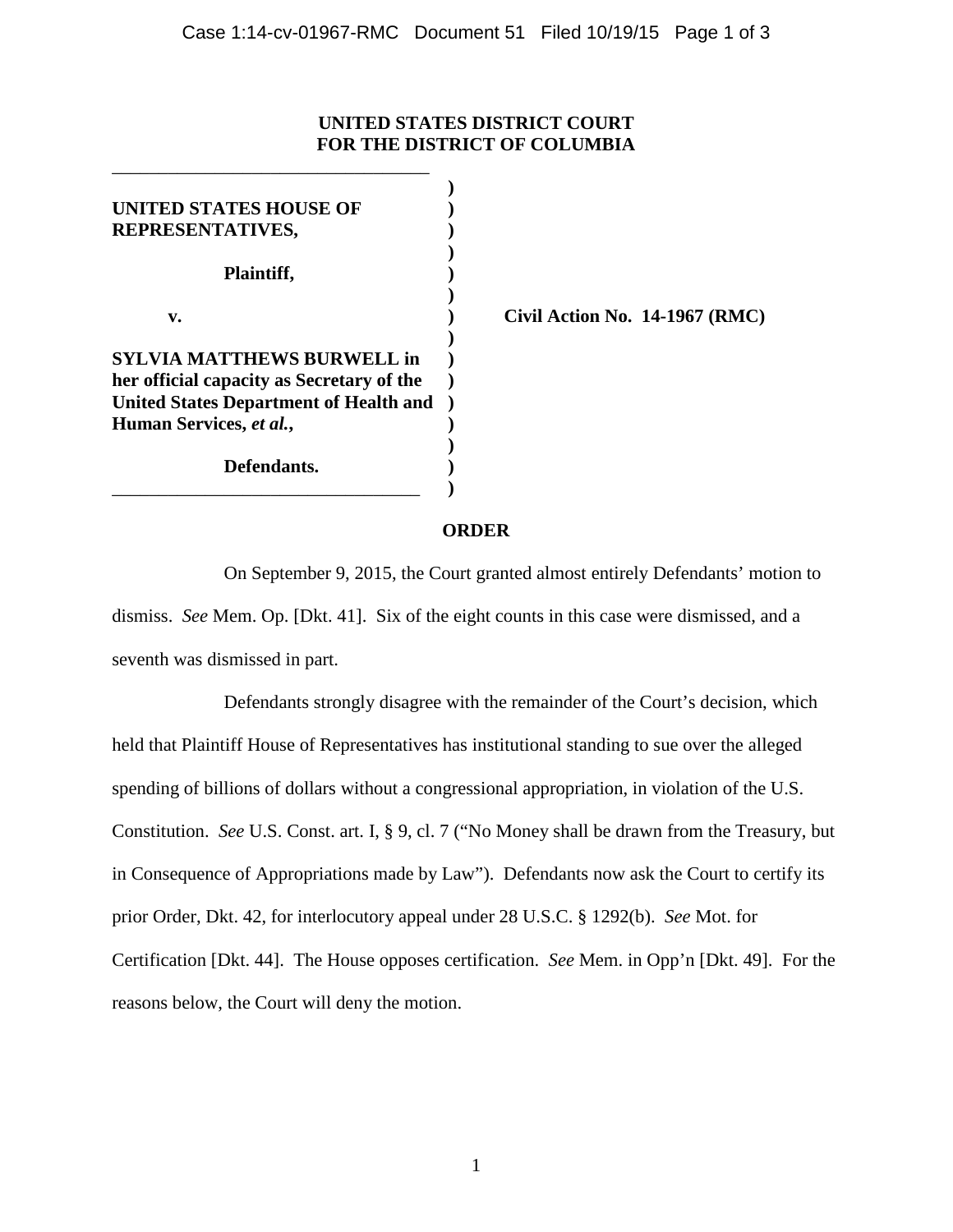## Case 1:14-cv-01967-RMC Document 51 Filed 10/19/15 Page 2 of 3

Defendants disagree vehemently with the Court's prior decision and suggest in their motion that the Court erred in several respects. Because they do not move for reconsideration, however, the Court will not address Defendants' legal arguments. Suffice it to say, the Court is not convinced that it erred. Defendants will have a chance to make their argument to the Court of Appeals; the only question is whether they may do so now.

An interlocutory order is properly appealed where (1) it involves a controlling question of law; (2) there is substantial ground for difference of opinion on the order; and (3) an immediate appeal will materially advance the ultimate termination of the litigation. 28 U.S.C. § 1292(b); *ACC Servs., Inc. v. Sprint Commc'ns Co.*, 297 F. Supp. 2d 90, 95 (D.D.C. 2003). The moving party bears the burden of establishing all three elements. *Nat'l Cmty. Reinvestment Coal. v. Accredited Home Lenders Holding Co.*, 597 F. Supp. 2d 120, 121 (D.D.C. 2009).

The Court's prior order decided at least three controlling questions of law: whether the House has standing, whether it has a cause of action, and whether justiciability concerns counsel dismissal of the case. The first element of § 1292(b) is therefore satisfied.

There is also substantial ground for disagreement with the prior Order. The issue of whether to abstain from this case as non-justiciable, in particular, is a question over which reasonable jurists may disagree. Indeed, "no precedent dictate[d] the outcome" of the questions presented in this case. Mem. Op. at 2. Therefore, the second element may also be satisfied.

It is the third element that is lacking here. To be sure, the case would be over more quickly if Defendants were able to appeal—and if they prevailed—now. But that is true every time a defendant's motion to dismiss is denied. The relevant question is whether immediate appeal would *materially* advance the ultimate termination of the litigation. In this case, it would not. Unlike typical civil litigation, where the denial of a motion to dismiss would

2